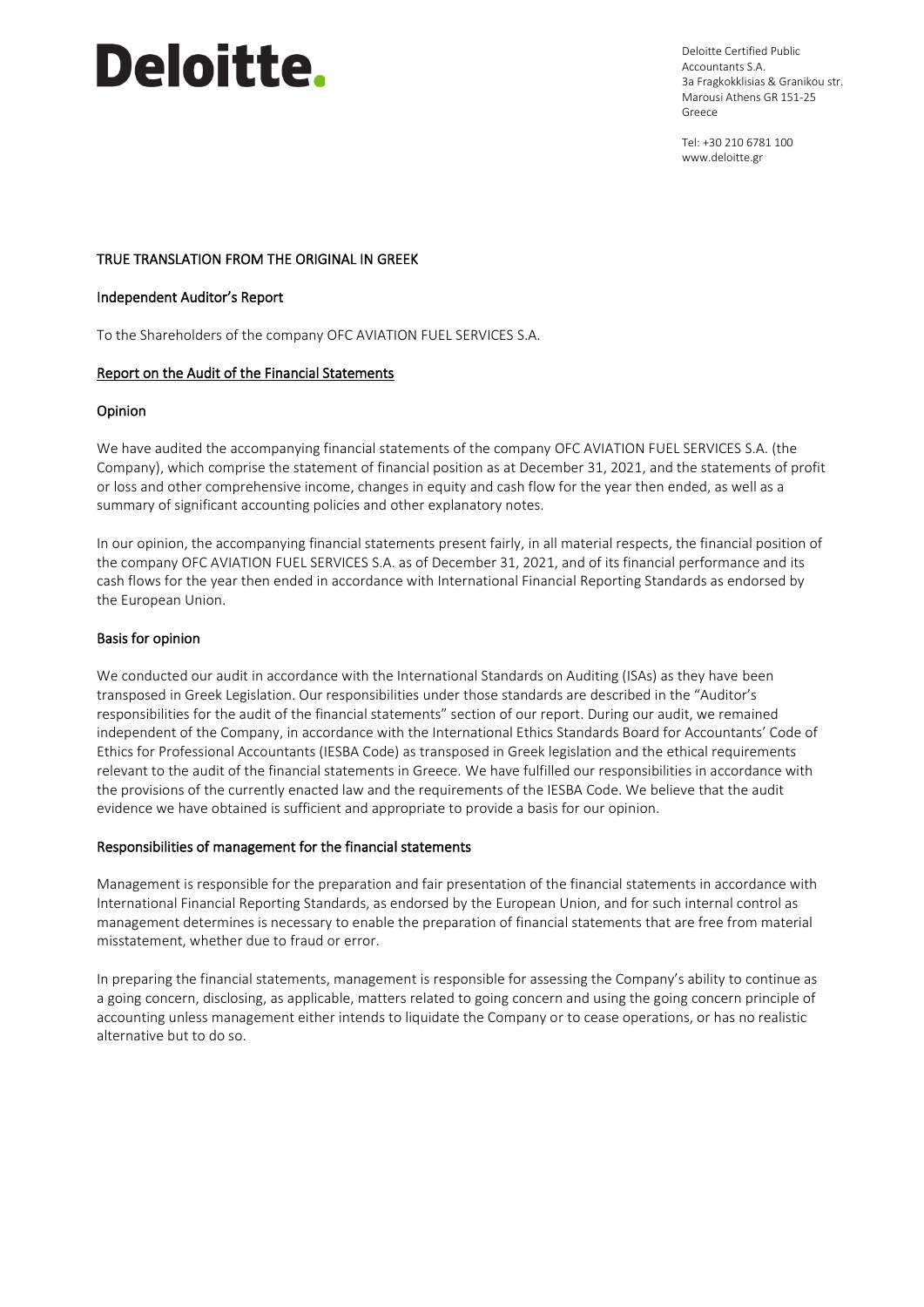# Deloitte.

### Auditor's responsibilities for the audit of the financial statements

Our objectives are to obtain reasonable assurance about whether the financial statements as a whole are free from material misstatement, whether due to fraud or error, and to issue an auditor's report that includes our opinion. Reasonable assurance is a high level of assurance, but is not a guarantee that an audit conducted in accordance with ISAs, as they have been transposed in Greek Legislation, will always detect a material misstatement when it exists. Misstatements can arise from fraud or error and are considered material if, individually or in the aggregate, they could reasonably be expected to influence the economic decisions of users taken on the basis of these financial statements.

As part of an audit in accordance with ISAs as they have been transposed in Greek Legislation, we exercise professional judgment and maintain professional skepticism throughout the audit. We also:

- Identify and assess the risks of material misstatement of the financial statements, whether due to fraud or error, design and perform audit procedures responsive to those risks, and obtain audit evidence that is sufficient and appropriate to provide a basis for our opinion. The risk of not detecting a material misstatement resulting from fraud is higher than for one resulting from error, as fraud may involve collusion, forgery, intentional omissions, misrepresentations, or the override of internal control.
- Obtain an understanding of internal control relevant to the audit in order to design audit procedures that are appropriate in the circumstances, but not for the purpose of expressing an opinion on the effectiveness of the Company's internal control.
- Evaluate the appropriateness of accounting policies used and the reasonableness of accounting estimates and related disclosures made by Management.
- Conclude on the appropriateness of Management's use of the going concern basis of accounting and, based on the audit evidence obtained, whether a material uncertainty exists related to events or conditions that may cast significant doubt on the Company's ability to continue as a going concern. If we conclude that a material uncertainty exists, we are required to draw attention in our auditor's report to the related disclosures in the financial statements or, if such disclosures are inadequate, to modify our opinion. Our conclusions are based on the audit evidence obtained up to the date of our auditor's report. However, future events or conditions may cause the Company to cease to continue as a going concern.
- Evaluate the overall presentation, structure and content of the financial statements, including the disclosures, and whether the financial statements represent the underlying transactions and events in a manner that achieves fair presentation.

We communicate with management regarding, among other matters, the planned scope and timing of the audit and significant audit findings, including any significant deficiencies in internal control that we identify during our audit.